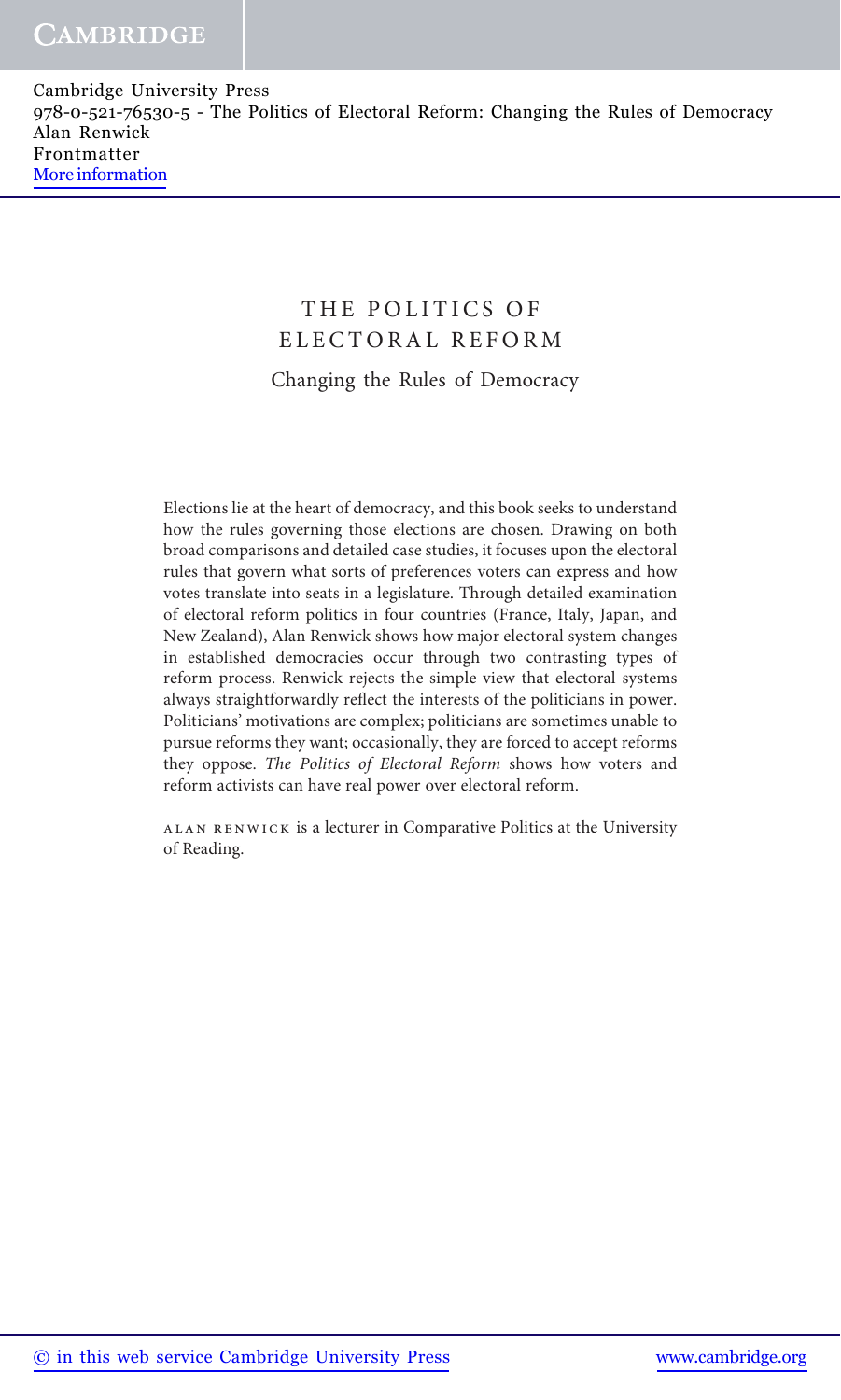# THE POLITICS OF ELECTORAL REFORM

# Changing the Rules of Democracy

ALAN RENWICK

School of Politics and International Relations University of Reading

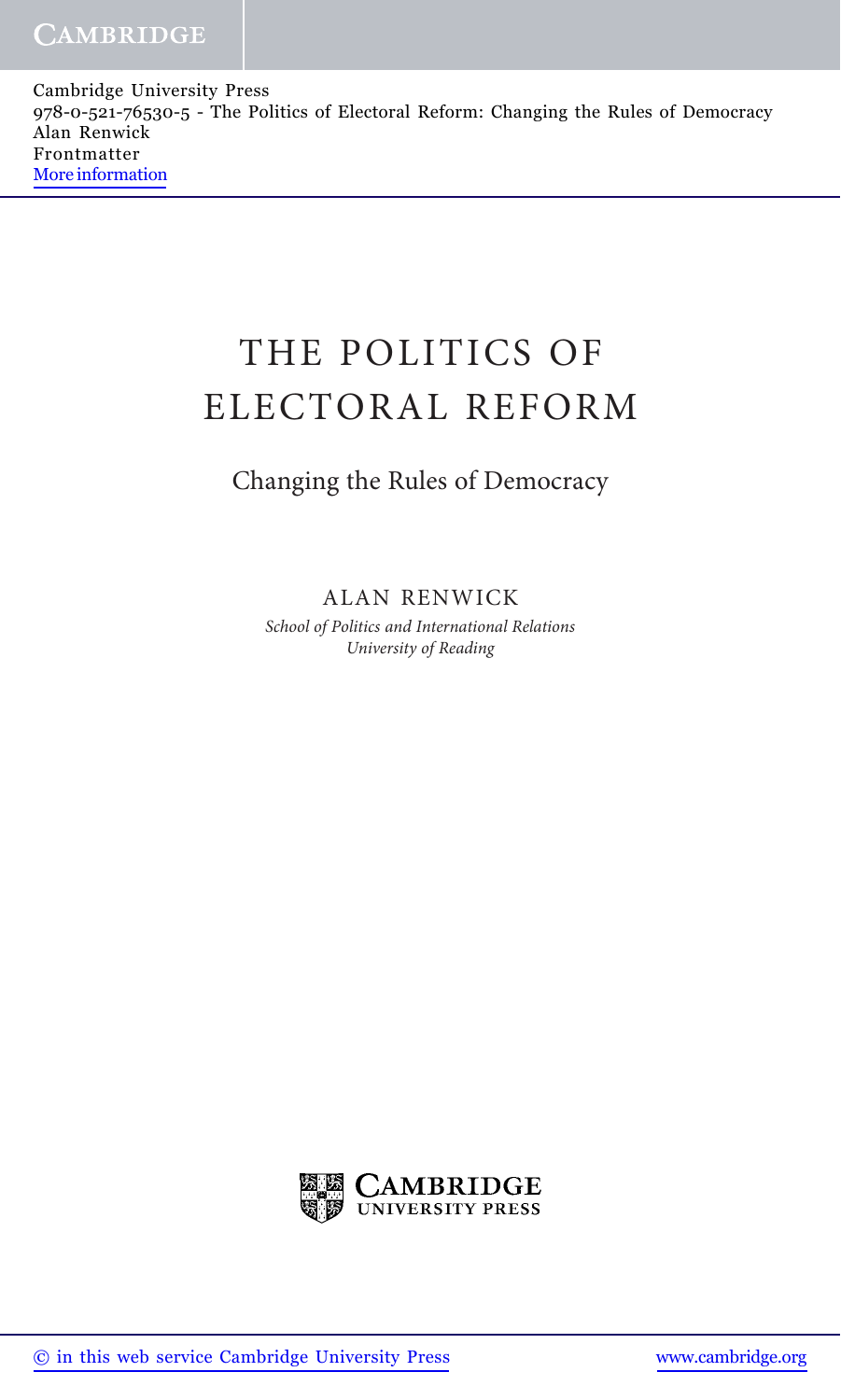| Cambridge University Press                                                            |
|---------------------------------------------------------------------------------------|
| 978-0-521-76530-5 - The Politics of Electoral Reform: Changing the Rules of Democracy |
| Alan Renwick                                                                          |
| Frontmatter                                                                           |
| More information                                                                      |
|                                                                                       |

cambridge university press Cambridge, New York, Melbourne, Madrid, Cape Town, Singapore, São Paulo, Delhi

> Cambridge University Press The Edinburgh Building, Cambridge CB2 8RU, UK

Published in the United States of America by Cambridge University Press, New York

www.cambridge.org Information on this title: www.cambridge.org/9780521765305

© Alan Renwick 2010

This publication is in copyright. Subject to statutory exception and to the provisions of relevant collective licensing agreements, no reproduction of any part may take place without the written permission of Cambridge University Press.

First published 2010

Printed in the United Kingdom at the University Press, Cambridge

A catalogue record for this publication is available from the British Library

Library of Congress Cataloguing in Publication Data Renwick, Alan, 1975– The politics of electoral reform : changing the rules of democracy / Alan Renwick. p. cm. ISBN 978-0-521-76530-5 (hardback) 1. Elections. 2. Voting. 3. Representative government and representation. I. Title. JF1001.R394 2010 324.6–dc22 2009048078

ISBN 978-0-521-76530-5 Hardback

Cambridge University Press has no responsibility for the persistence or accuracy of URLs for external or third-party internet websites referred to in this publication, and does not guarantee that any content on such websites is, or will remain, accurate or appropriate.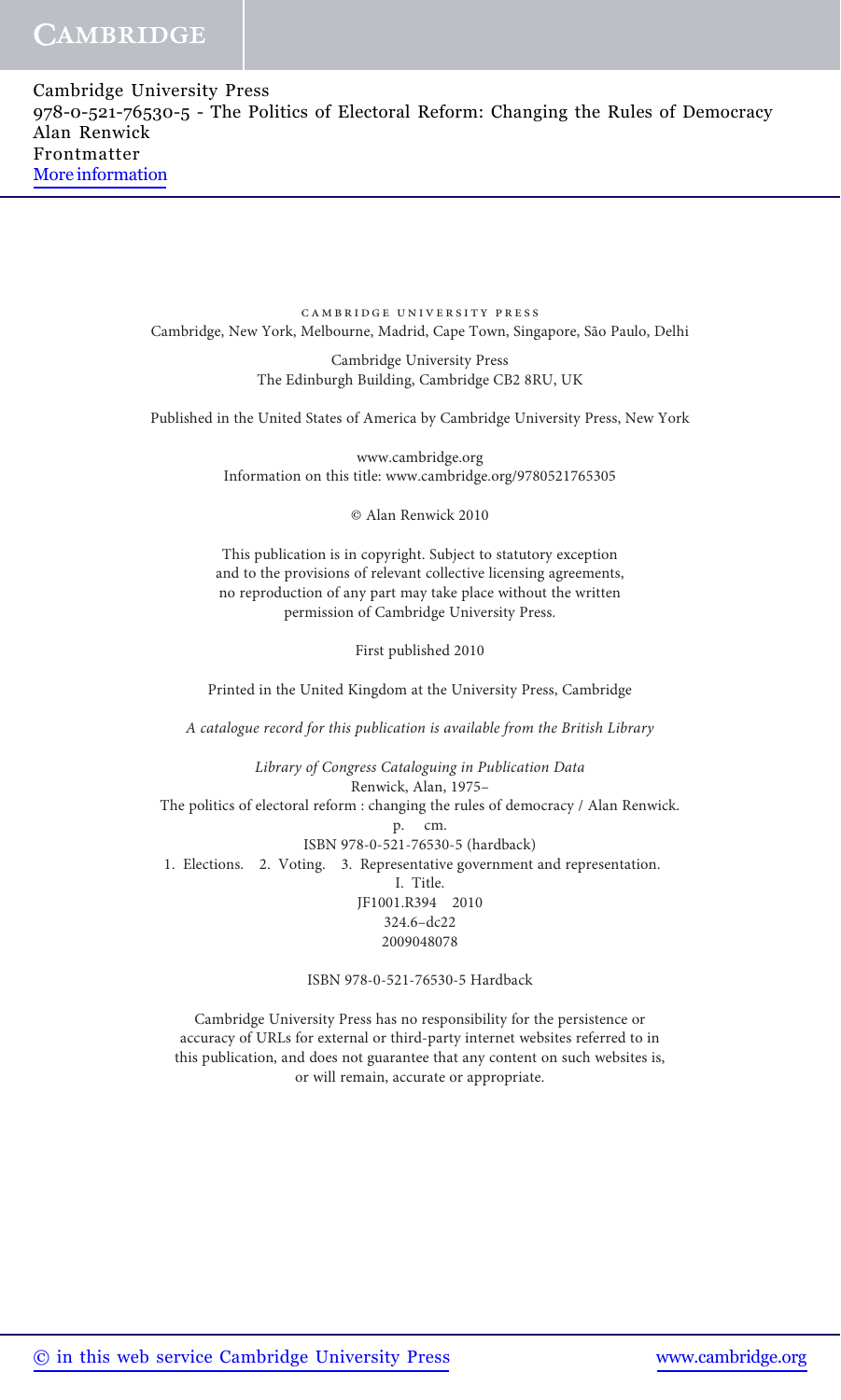> In memory of my grandmother, Sheila Struthers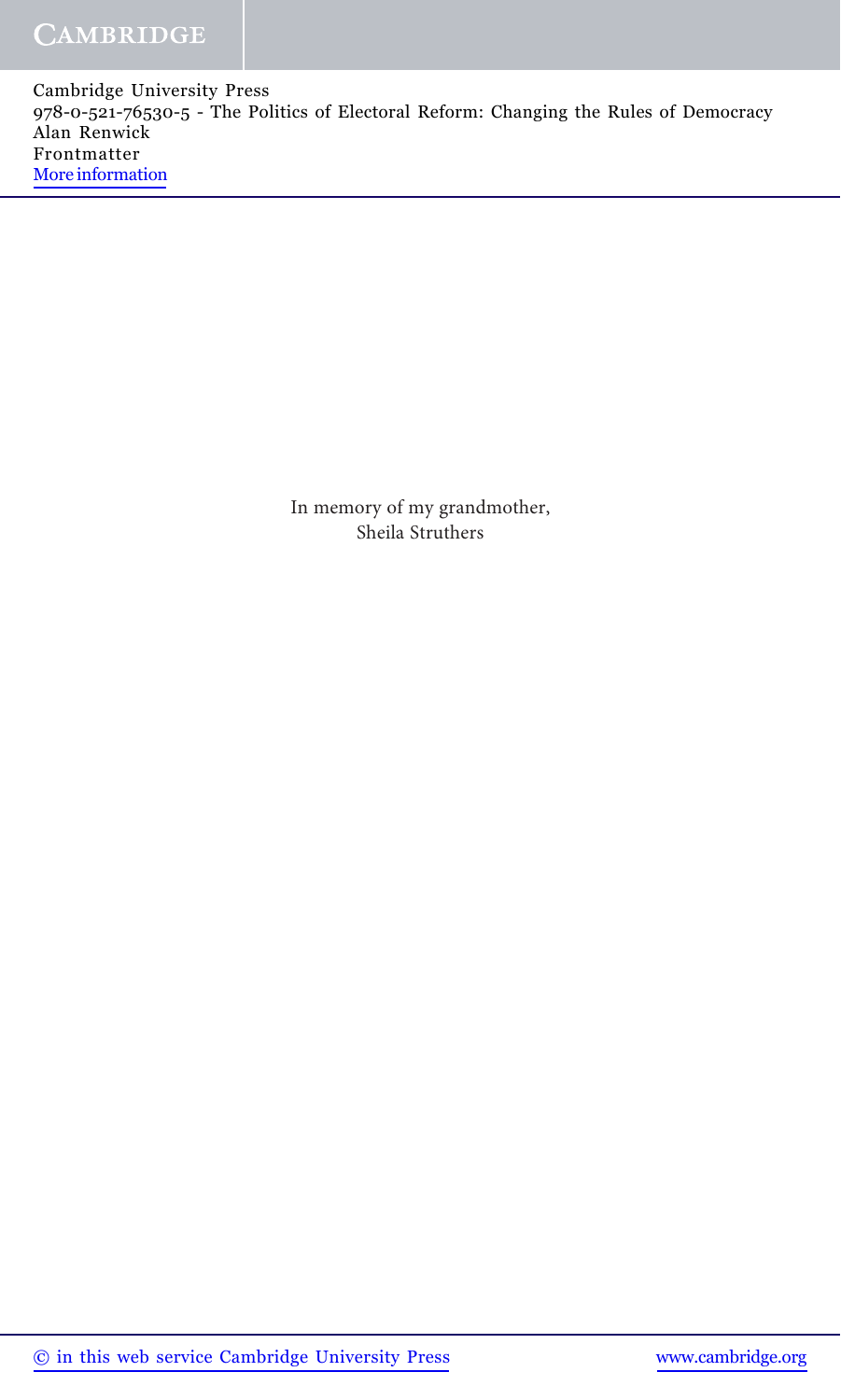#### CONTENTS

|    | List of tables                                  | page ix |
|----|-------------------------------------------------|---------|
|    | List of figures                                 | X       |
|    | List of abbreviations                           | хi      |
|    | Acknowledgements                                | xiii    |
| 1  | Introduction                                    | 1       |
|    | PART I Building blocks                          | 25      |
| 2  | What motivates actors?                          | 27      |
| 3  | From motivations to outcomes: exogenous factors | 47      |
| 4  | The reform process: endogenous factors          | 69      |
|    | Elite majority imposition<br>PART II            | 87      |
| 5  | France: the recurrent game of electoral reform  | 89      |
| 6  | Italy: the search for stability                 | 111     |
| 7  | Japan: the persistence of SNTV                  | 129     |
| 8  | Elite majority imposition: comparative analysis | 138     |
|    | Elite-mass interaction<br>PART III              | 167     |
| 9  | Italy: diluting proportional representation     | 169     |
| 10 | Japan: the abandonment of SNTV                  | 179     |
| 11 | New Zealand: MMP in a Westminster setting       | 194     |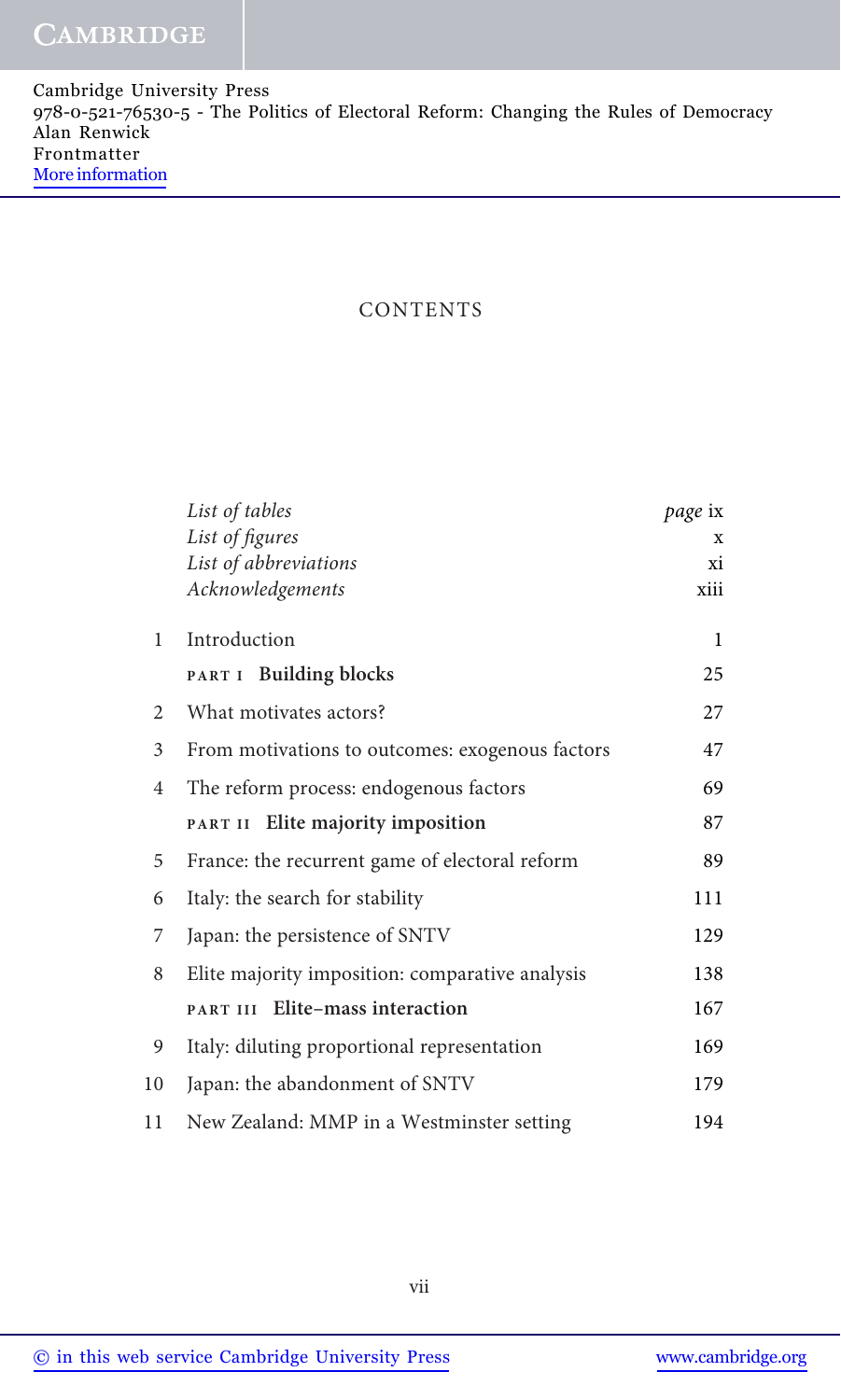| Cambridge University Press                                                            |
|---------------------------------------------------------------------------------------|
| 978-0-521-76530-5 - The Politics of Electoral Reform: Changing the Rules of Democracy |
| Alan Renwick                                                                          |
| Frontmatter                                                                           |
| More information                                                                      |

| $\cdots$<br>V111 | CONTENTS                                           |     |
|------------------|----------------------------------------------------|-----|
| 12               | Elite-mass interaction: comparative analysis       | 210 |
| 13               | Conclusions and implications                       | 239 |
|                  | Appendix: glossary of electoral system terminology | 256 |
|                  | Bibliography                                       | 261 |
|                  | Index                                              | 302 |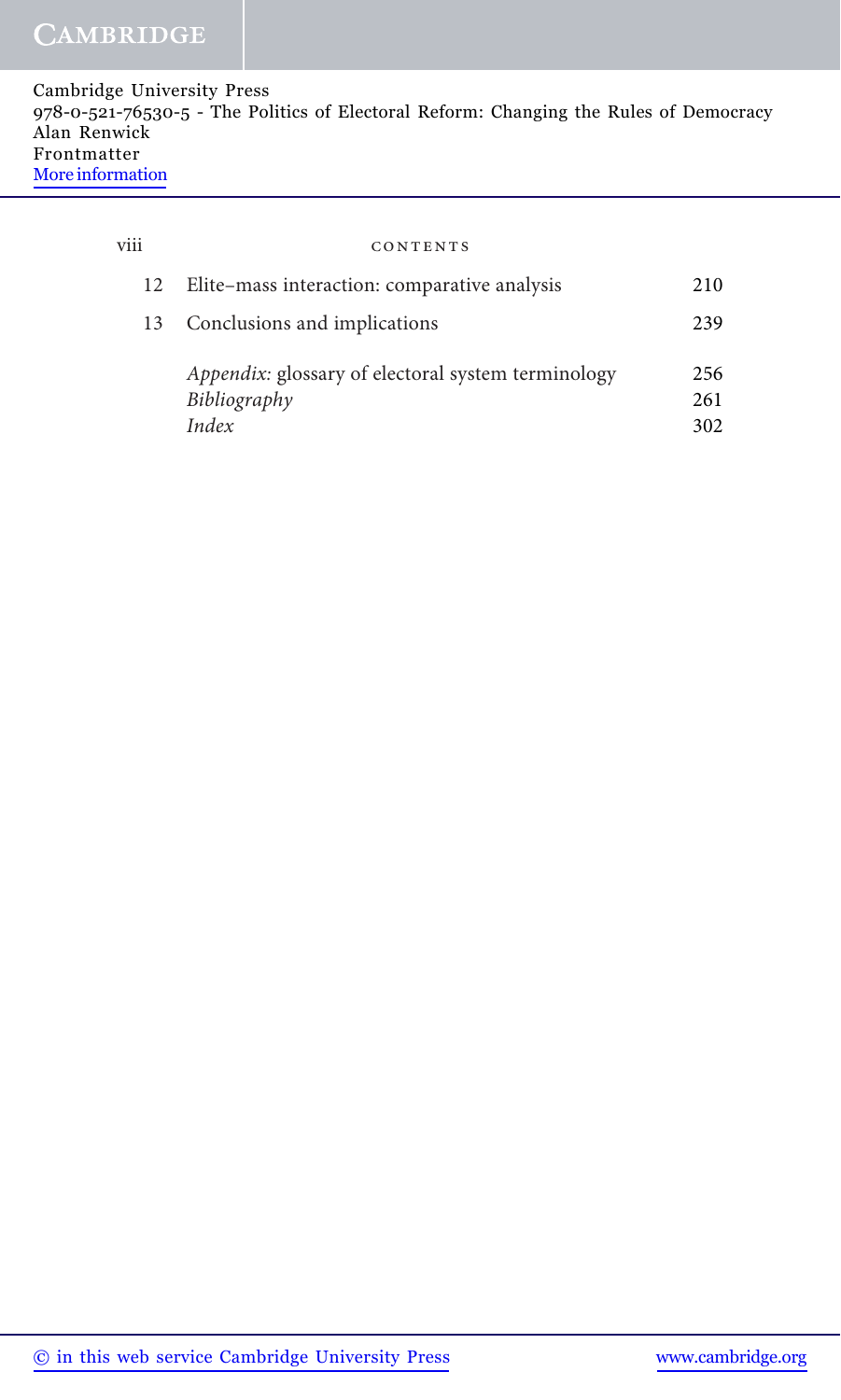Cambridge University Press 978-0-521-76530-5 - The Politics of Electoral Reform: Changing the Rules of Democracy Alan Renwick Frontmatter [More information](http://www.cambridge.org/9780521765305)

#### TABLES

| 1.1 Types of electoral system                                        | page 4 |
|----------------------------------------------------------------------|--------|
| 1.2 Major electoral reforms in established democracies since 1980    | 6      |
| 1.3 Performance of the power-maximization and inherent/contingent    |        |
| factors approaches in relation to major electoral reforms            |        |
| in established democracies                                           | 8      |
| 2.1 Typology of power-seeking considerations                         | 30     |
| 2.2 Values in electoral reform                                       | 39     |
| 5.1 Summary of major electoral reform in France since 1945           | 90     |
| 5.2 Results of the two constituent assembly elections, 1945–1946     | 93     |
| 6.1 Summary of major electoral reform in Italy since 1945            | 112    |
| 6.2 Election results for the constituent assembly, 1946, and Chamber |        |
| of Deputies, 1948 and 1953                                           | 113    |
| 7.1 Summary of major electoral reform in Japan since 1945            | 130    |
| 7.2 Election outcomes and Diet composition in Japan, 1945-1949       | 133    |
| 8.1 Actors' objectives in electoral reform                           | 141    |
| 8.2 Legitimacy constraints and electoral reform                      | 148    |
| 8.3 Reform by elite majority imposition and the number of parties    | 164    |
| 9.1 Elections to the Italian Chamber of Deputies, 1987 and 1992      | 175    |
| 10.1 Elections to the Japanese House of Representatives, 1986–1993   | 190    |
| 11.1 Elections to the New Zealand Parliament, 1978–1993              | 197    |
| 11.2 Electoral reform referendum results in New Zealand              | 204    |
| 13.1 Electoral system changes in established democracies since 1962  | 249    |
|                                                                      |        |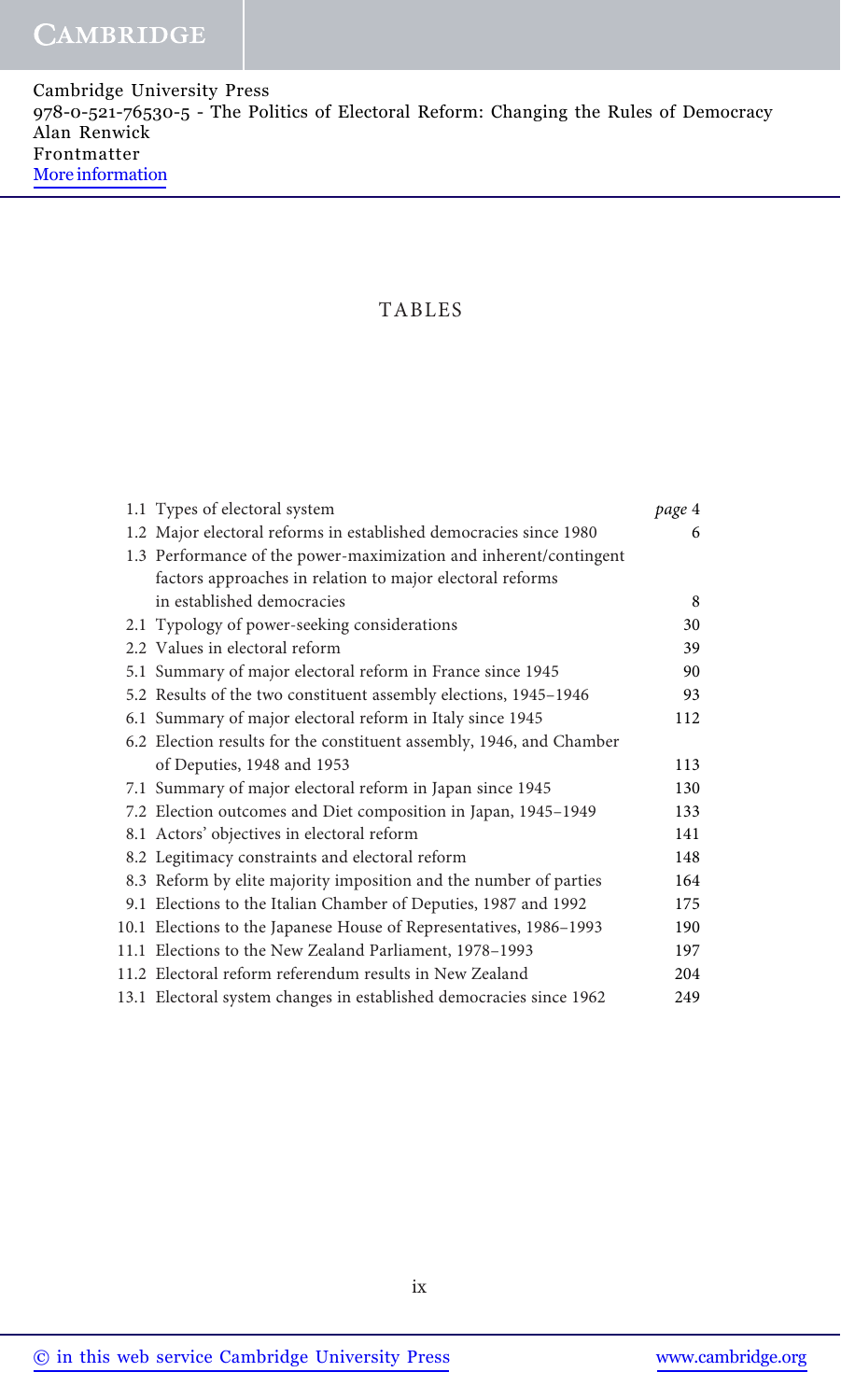### FIGURES

1Incidence of major electoral reform since World War II page 5 1.2Types of electoral reform 1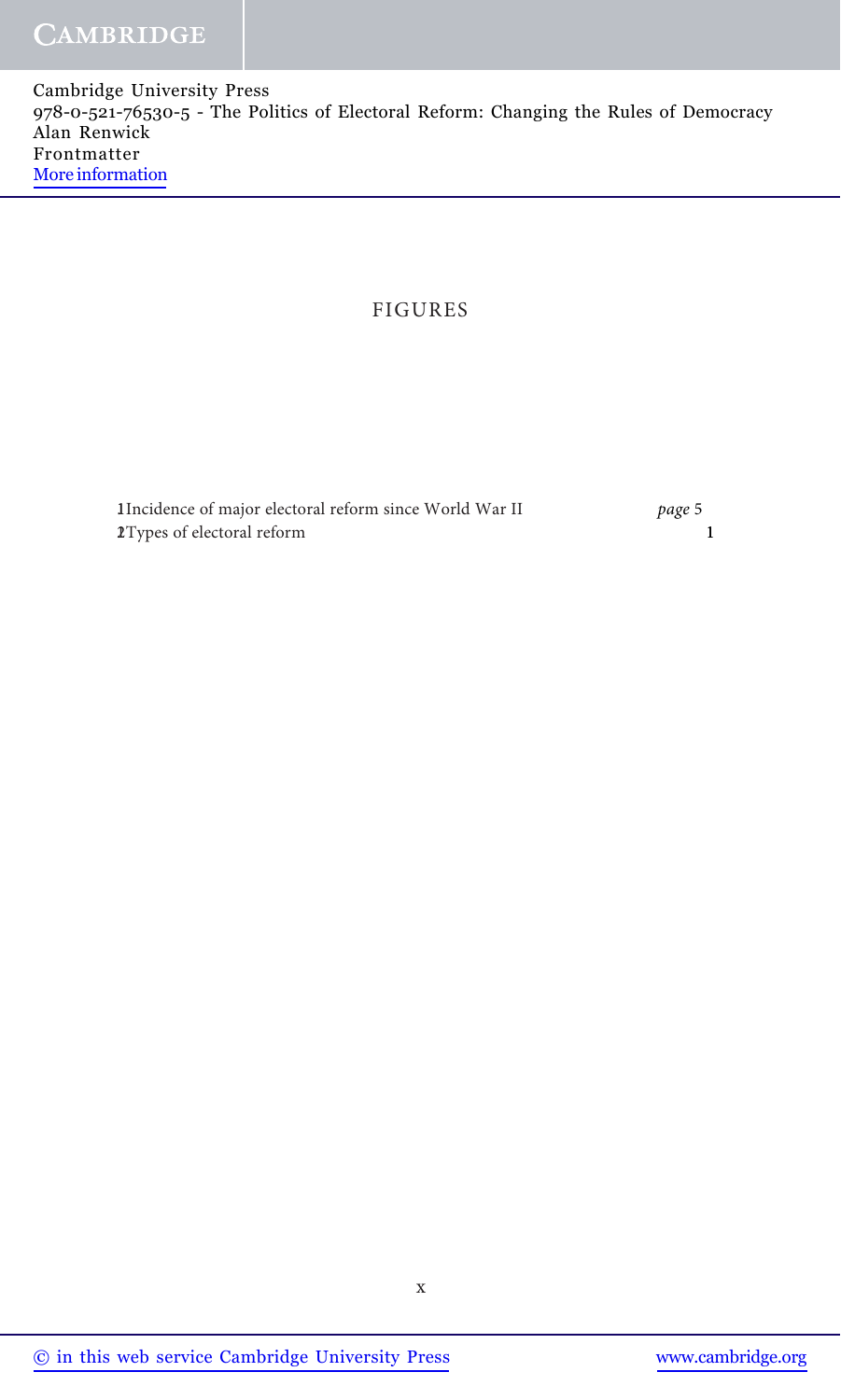#### ABBREVIATIONS

| <b>ACT</b>  | Association of Consumers and Taxpayers or the ACT Party                      |
|-------------|------------------------------------------------------------------------------|
| <b>ADN</b>  | Alleanza Democratica Nazionale (National Democratic Alliance)                |
| AN          | Alleanza Nazionale (National Alliance)                                       |
| <b>ANC</b>  | <b>African National Congress</b>                                             |
| AV          | alternative vote                                                             |
| <b>BA</b>   | bonus-adjusted system                                                        |
| BC.         | Borda count                                                                  |
| BV          | block vote                                                                   |
| CDU         | Christlich Demokratische Union (Christian Democratic Union)                  |
| CGP         | Kömeitö (Clean Government Party)                                             |
| <b>CSU</b>  | Christlich-Soziale Union (Christian Social Union)                            |
| <b>CV</b>   | cumulative vote                                                              |
| DC          | Democrazia Cristiana (Christian Democracy, generally known as the            |
|             | Christian Democrats)                                                         |
| DPJ         | Democratic Party of Japan                                                    |
| <b>DSP</b>  | Democratic Socialist Party                                                   |
| <b>ENP</b>  | effective number of parties, in terms of either votes (ENPV) or seats (ENPS) |
| <b>ERC</b>  | Electoral Reform Coalition                                                   |
| <b>FDP</b>  | Freie Demokratische Partei (Free Democratic Party)                           |
| <b>FPTP</b> | first past the post                                                          |
| <b>GHQ</b>  | General Headquarters of the Allied Occupation Forces                         |
| JCP         | Japanese Communist Party                                                     |
| JNP         | Nihon Shintō (Japan New Party)                                               |
| <b>JSP</b>  | Japan Socialist Party                                                        |
| IT          | Japan Times                                                                  |
| LDP         | Liberal Democratic Party (of Japan)                                          |
| list PR     | list proportional representation                                             |
| LV          | limited vote                                                                 |
| MMM         | mixed-member majoritarian                                                    |
| MMP         | mixed-member proportional                                                    |
| <b>MRP</b>  | Mouvement Républicain Populaire (Popular Republican Movement)                |
| MSI         | Movimento Sociale Italiano (Italian Social Movement)                         |
| <b>NFP</b>  | Shinshintō (New Frontier Party)                                              |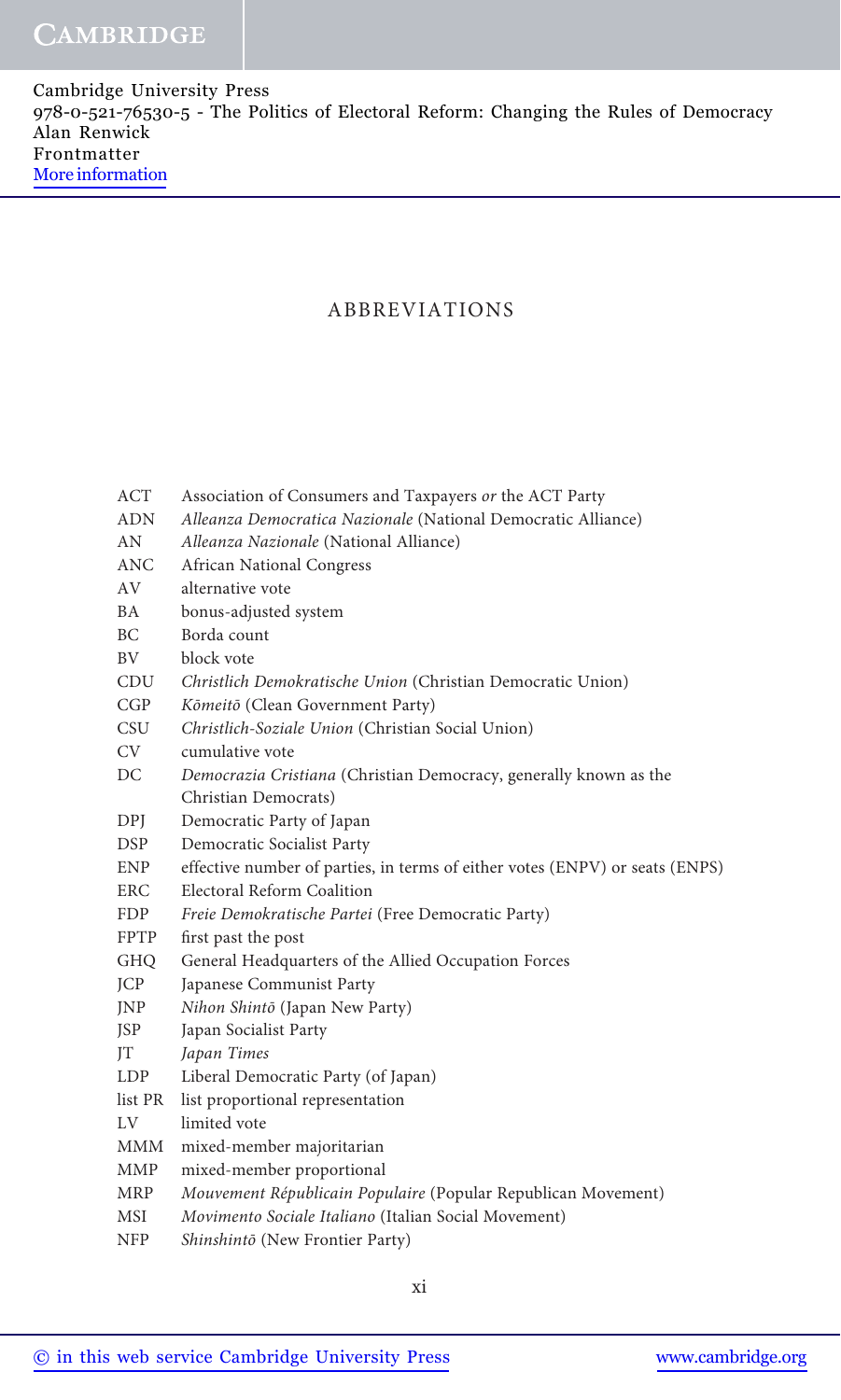| Cambridge University Press                                                            |  |
|---------------------------------------------------------------------------------------|--|
| 978-0-521-76530-5 - The Politics of Electoral Reform: Changing the Rules of Democracy |  |
| Alan Renwick                                                                          |  |
| Frontmatter                                                                           |  |
| More information                                                                      |  |

| × | × |  |
|---|---|--|
|   |   |  |
|   | ٠ |  |
|   |   |  |
|   |   |  |

#### xii list of abbreviations

| <b>NZH</b>  | New Zealand Herald                                                        |
|-------------|---------------------------------------------------------------------------|
| <b>PBV</b>  | party block vote                                                          |
| PCF         | Parti Communiste Français (French Communist Party)                        |
| <b>PCI</b>  | Partito Comunista Italiano (Italian Communist Party)                      |
| <b>PDS</b>  | Partito Democratico della Sinistra (Democratic Party of the Left);        |
|             | Partei des Demokratischen Sozialismus (Party of Democratic Socialism)     |
| PLI         | Partito Liberale Italiano (Italian Liberal Party)                         |
| <b>PR</b>   | proportional representation                                               |
| PRI         | Partito Repubblicano Italiano (Italian Republican Party)                  |
| <b>PS</b>   | Parti Socialiste (French Socialist Party)                                 |
| <b>PSDI</b> | Partito Socialista Democratico Italiano (Italian Social Democratic Party) |
| <b>PSI</b>  | Partito Socialista Italiano (Italian Socialist Party)                     |
| RC          | Rifondazione Comunista (Communist Refoundation)                           |
| <b>RPF</b>  | Rassemblement du Peuple Français (Rally of the French People)             |
| <b>SADC</b> | Southern African Development Community                                    |
| <b>SFIO</b> | Section Française de l'Internationale Ouvrière (French Section of the     |
|             | Workers' International, predecessor to the PS)                            |
| <b>SMD</b>  | single-member district                                                    |
| <b>SMP</b>  | single-member plurality                                                   |
| SNTV        | single non-transferable vote                                              |
| <b>SPD</b>  | Sozialdemokratische Partei Deutschlands (Social Democratic Party of       |
|             | Germany)                                                                  |
| <b>STV</b>  | single transferable vote                                                  |
| <b>TRS</b>  | two-round system                                                          |
| <b>UDC</b>  | Unione dei Democratici Cristiani e dei Democratici di Centro (Union of    |
|             | Christian Democrats and Democrats of the Centre)                          |
| <b>UDF</b>  | Union pour la Démocratie Française (Union for French Democracy)           |
| <b>UMP</b>  | Union pour un Mouvement Populaire (Union for a Popular Movement)          |
|             |                                                                           |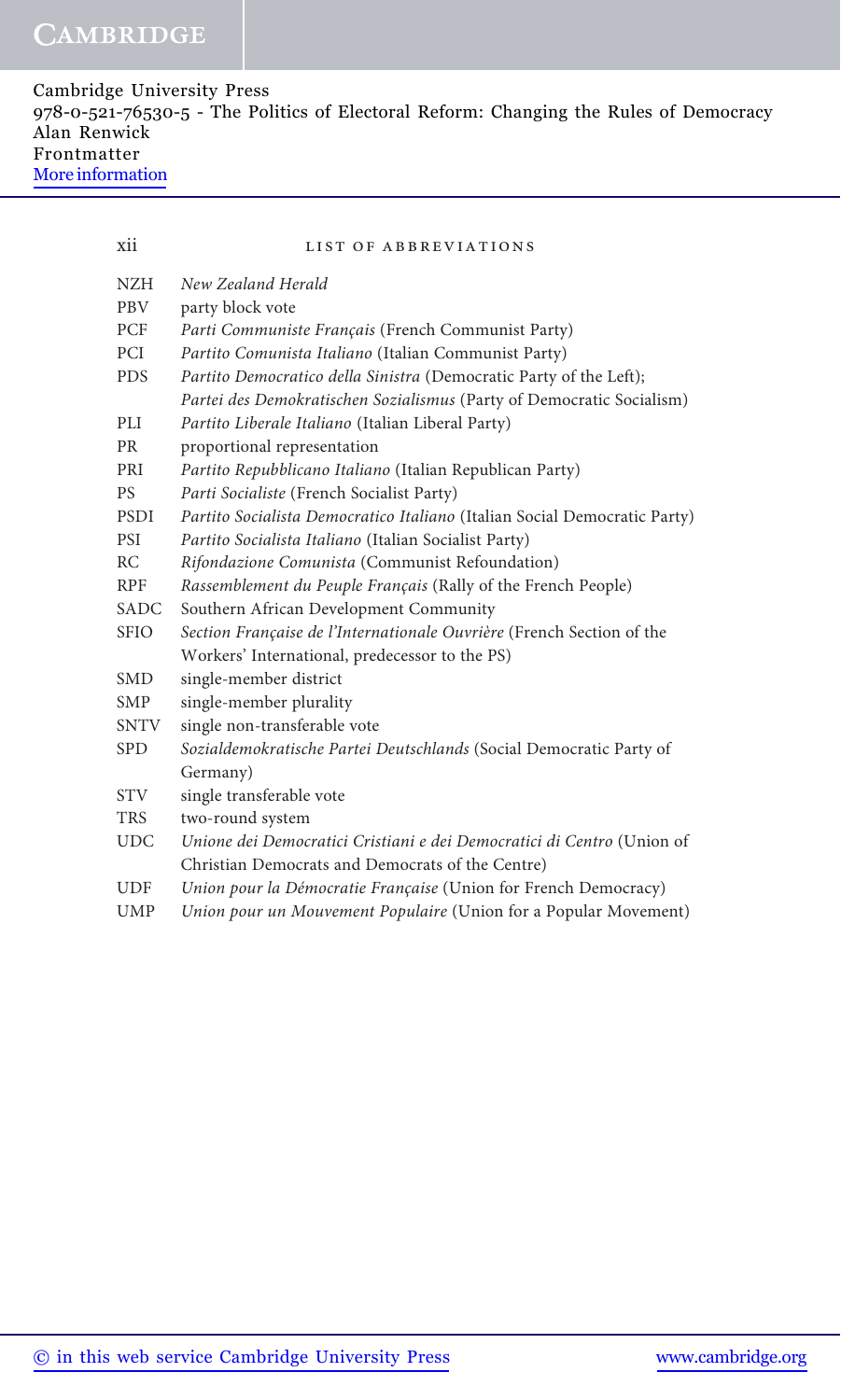### ACKNOWLEDGEMENTS

I have incurred many debts while researching and writing this book. At the very beginning, Alan Ware encouraged me to turn what I had envisaged as an article into a larger project; he has continued to offered invaluable guidance ever since. Numerous colleagues and friends have offered support, kindness, and probing questions, including Nancy Bermeo, Nigel Bowles, Martin Ceadel, David Erdos, Elizabeth Frazer, David Goldey, Desmond King, Iain McLean, Marina Popescu, Gábor Tóka, Stephen Whitefield, and Laurence Whitehead.

As a comparativist, I have often leant upon the greater expertise of others in each of the countries I study. On France, I am particularly indebted to David Goldey and Andy Knapp; Ben Clift also gave valuable help. On Italy, Martin Bull, Chris Hanretty, and David Hine answered my questions with knowledge and patience. Ian Neary gave me invaluable initial orientation in Japanese politics, and Sarah Hyde and Arthur Stockwin have provided great advice and encouragement throughout. While in Japan, I spoke with Kentaro Fukumoto, Hiroshi Hirano, Takashi Inoguchi, Ikuo Kabashima, and Steven Reed, and from each conversation I gained new insights. The people of New Zealand deserve a collective medal for their openness and hospitality. During a wonderful month based at the Political Science and International Relations Programme of Victoria University of Wellington, I gained immeasurably from the kindness and insightfulness of numerous colleagues, especially John Leslie, Stephen Levine, Elizabeth McLeay, and Kate McMillan. I also met Peter Aimer and Jack Vowles in Auckland, both of whom have been immensely helpful and encouraging as my work has proceeded. I interviewed many politicians and other public figures while in New Zealand or by telephone afterwards. Many of these interviews are listed in the bibliography; even those not listed contributed to my understanding of New Zealand politics. I am particularly grateful to Murry McCully, who granted me access to his papers in Archives New Zealand,